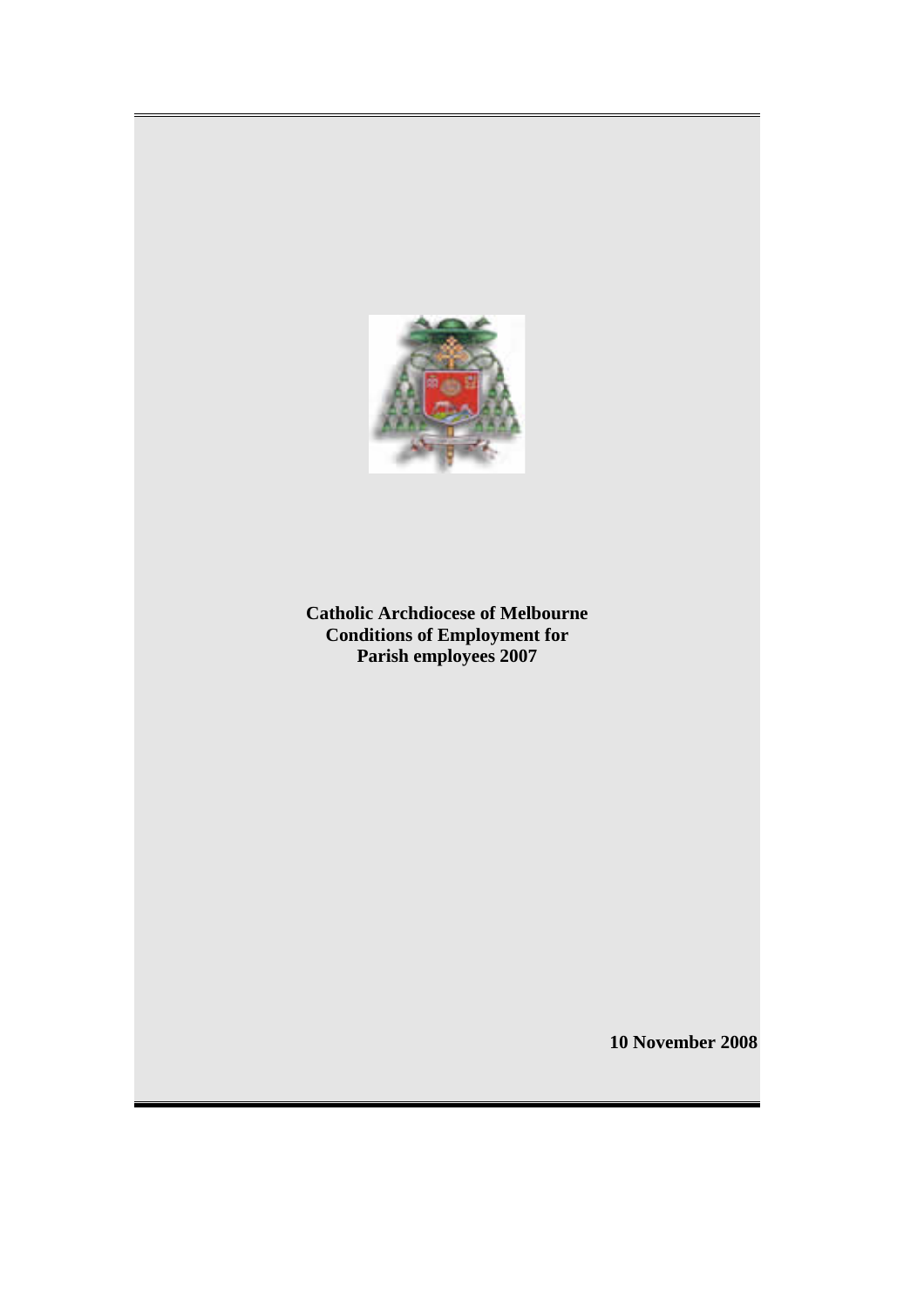# **1. Application**

These conditions of employment shall be referred to as the "Catholic Archdiocese of Melbourne Conditions of Employment for parish employees 2007". They shall apply to staff employed in the parishes in the diocese of Melbourne other than as Pastoral Associates and staff employed in schools.

# **2. Types of employment**

Employment is on a full time, part time or casual basis. A full or part time employee shall be provided with an Employment Agreement (see Schedule 1) and a letter of appointment if the initial appointment (see Schedule 2). A casual employee shall be provided with a letter of appointment specifying the basis of employment (see Schedule 3). Schedule 4 is a sample letter of acceptance of casual employment.

A full time employee is required to be available for work for 38 hours per week and is paid a salary expressed as an annual amount.

A part time employee agrees to work up to a maximum of 38 hours per week, although he or she will ordinarily work a specified number of hours per week that is less than 38 hours. A part time employee will be paid a total salary expressed as an annual amount, based on the employee's specified number of hours per week. Where a part time employee is required to work in excess of the specified number of hours per week but less than the agreed maximum of 38 hours per week, the Time in lieu or Overtime provisions of clause 6 will apply, which ever is agreed. Where a part time employee is required to work in excess of the agreed maximum of 38 hours per week, the Time in lieu or Overtime provisions of clause 6 will apply, which ever is agreed.

Full and part time employment can either be for a maximum period (eg. one, three, five years) or on an ongoing basis.

Except where otherwise stated in the Employment Agreement, the initial employment of full and part time employees is subject to a probationary period of three months.

Casual employees work on an irregular basis and are paid wages expressed as an hourly rate. They do not have regular fixed hours of employment and have no expectation of ongoing or further employment. Casual employees are paid a loading to compensate the casual employee for not receiving the benefit of annual leave, personal leave/carer's, compassionate leave, and public holidays. Casual employees may be provided with up to two days' personal/carer's leave per occasion, on a similar basis as personal/carer's leave is granted to part time and full time employees. However, such personal/carer's leave for casual employees will be unpaid leave.

Casual employees are paid only for time worked.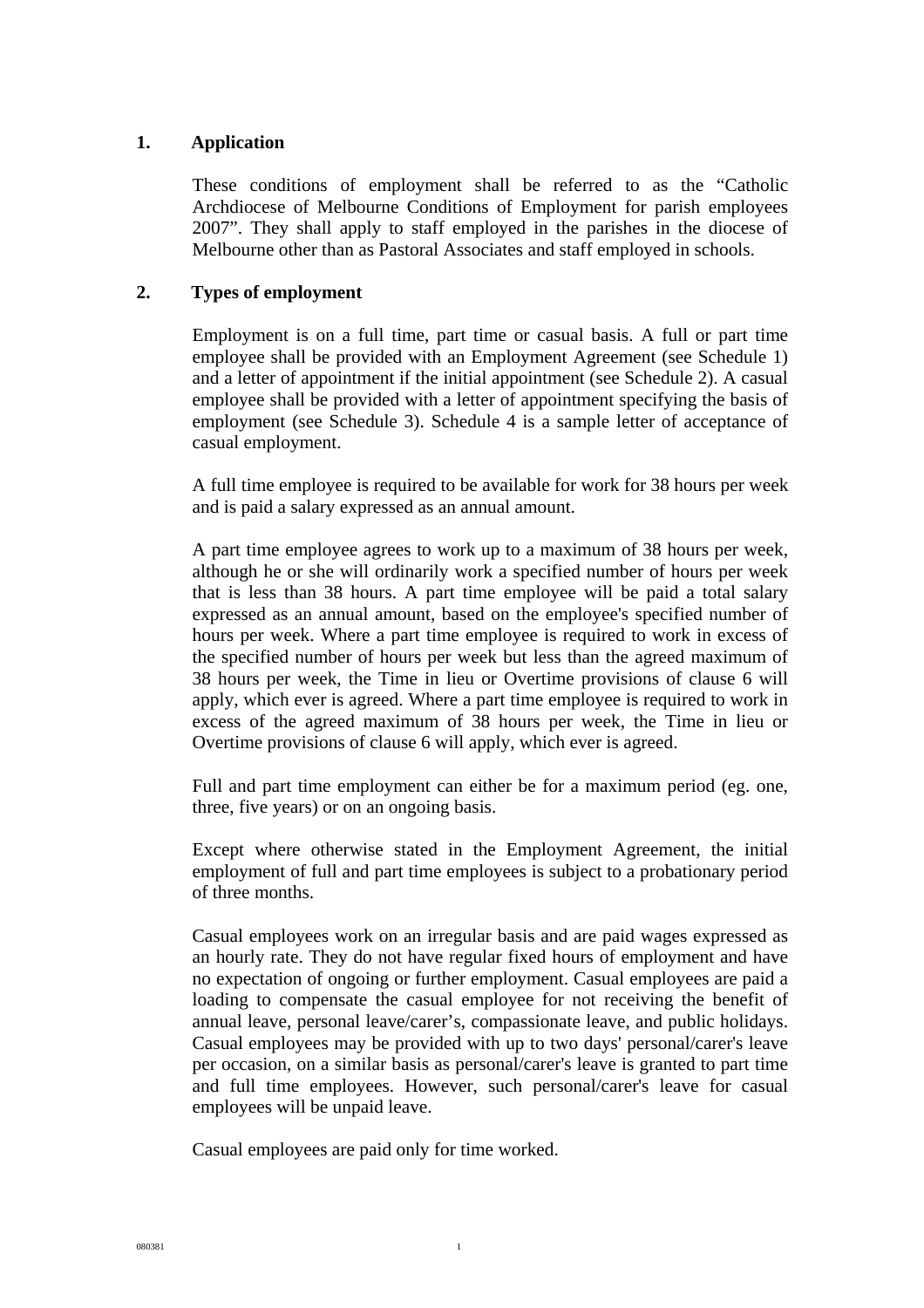# **3. Duties**

Employees are expected to:-

- Perform the duties of the position as detailed in their job/position description conscientiously and competently.
- Assist the employer in the promotion of an atmosphere of charity and justice within the parish.
- Where necessary, keep abreast of developments in professional theory and practice in areas immediately relevant to their areas of responsibility.
- Keep abreast of key diocesan policies and directives relating to their employment and faithfully attend to their obligations and expectations of them. These are posted on the diocesan website at <http://www.melbourne.catholic.org.au/policies/hr-policies.htm>.
- Provide all necessary information and/or documentation required by the employer to enable the employer to meet all legal requirements.
- Perform other duties as required, or as directed by the employer

## **4. Salaries and wages**

Salaries and wages will be reviewed and may be increased annually by the employer having regard to the recommended wage rates as published by the diocesan Human Resources Office on the diocesan web site from time to time.

Payment is to be made each fortnight into the employee's bank account.

Part time and full time employees shall be paid an Annual Leave loading of 17.5% at the time of their taking leave in respect to leave accrued on and after 1 January 2005.

Annual leave loading shall apply to a payment made for unused accrued leave upon termination of employment.

Salary packaging is available in accordance with the Archdiocese's "Salary Packaging Guidelines"

Where salary packaging arrangements have been agreed to with the employee. those arrangements will continue to apply during periods where leave is taken. If a payment is made for unused accrued leave upon termination, the rate of pay used in calculating that payment will include the cash equivalent to the employee of salary packaging arrangements. Superannuation contributions will be made with respect to payments for leave which is taken, but not with respect to payments made in lieu of unused accrued leave upon termination of employment.

# **5. Superannuation**

The employer will make occupational superannuation contributions to the nominated fund at the rate of 9% as per the Superannuation Guarantee Act 1992 as required.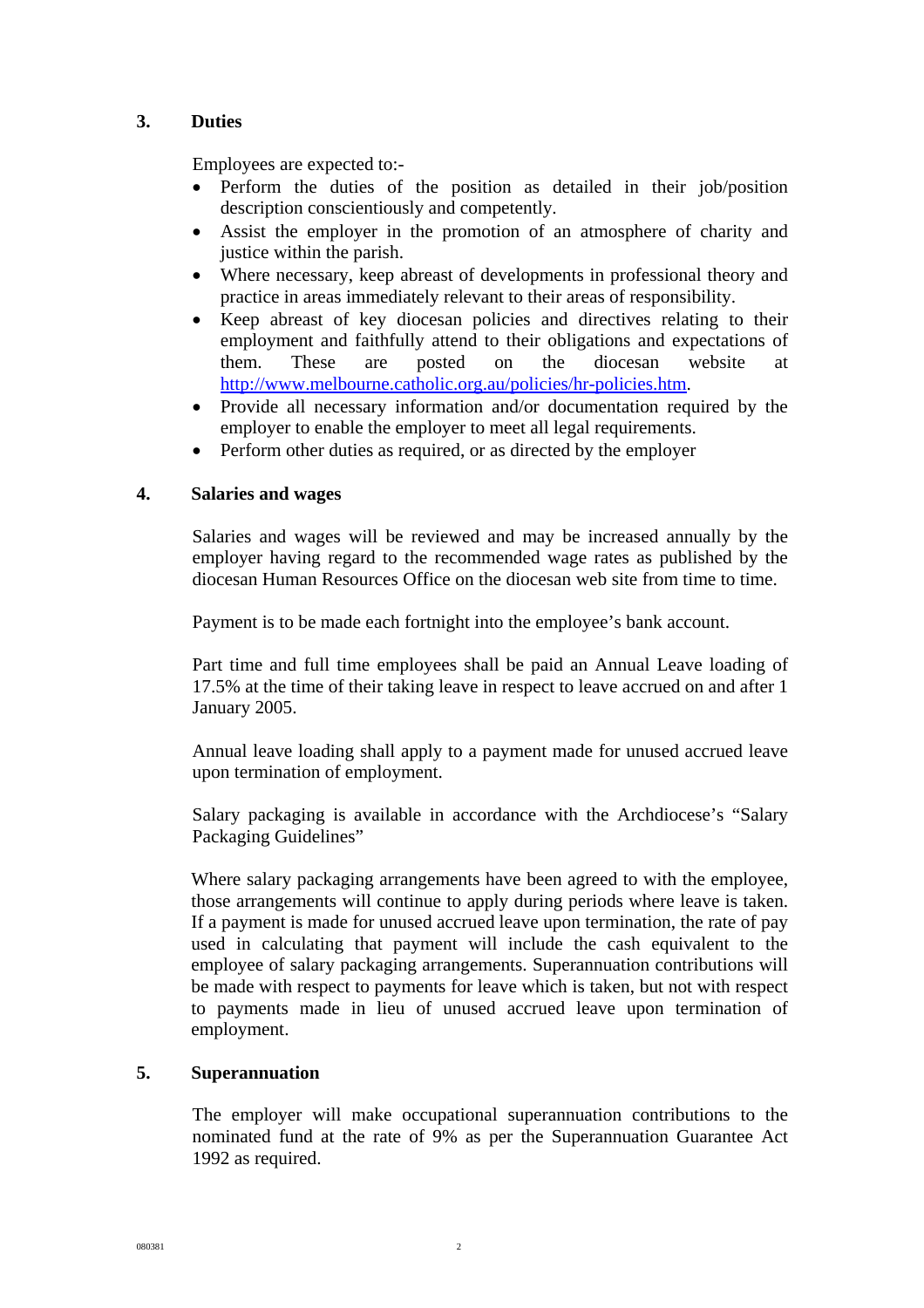## **6. Time in lieu, overtime and recording of time of attendance**

To accord with the need for proper rest, full and part time employees are entitled to time off in lieu if they work more than their contracted hours of work in a week or if they work on a public holiday.

Time in lieu shall be calculated on a time for time basis for additional hours worked and shall, unless expressly approved by the employer, be taken within five weeks of its accruing. Unused time in lieu is not payable on termination of employment.

To facilitate the accrual and taking of time off in lieu, the employer and the employee agree that hours of work may be averaged for the purposes of the Workplace Relations Act 1996 over a period of twelve months.

Overtime may be paid to a full or part time employee as follows:

- For full time employees, the time worked is in excess of 3 hours and commences after the end of agreed hours or on a weekend (unless a scheduled day of work) or public holiday.
- For part time employees, the time worked is in excess of 1 hour (up to 38) hours per week) or in excess of 3 hours thereafter and commences outside of agreed hours or on a weekend (unless a scheduled day of work) or public holiday.
- After the employee has either worked or taken leave equal to their agreed number of working hours in that week.
- It is available only when approved in advance by the employer.
- The rate of pay will be equivalent to the ordinary rate of pay.

Overtime is not to be considered a normal feature of parish employment and time in lieu arrangements are preferred. The notable exception is when part time employees fill in for full time employees during the latter's absence on annual leave.

Notwithstanding anything in the above paragraph, the employer may reach agreement with employees to pay overtime at a rate of pay in excess of the ordinary rate of pay or to pay a set overtime allowance at an agreed rate to compensate for extra hours worked.

Employees will record their starting and finishing hours in the manner prescribed by the employer.

## **7. Annual Leave**

Full time employees are entitled to 4 hours of paid annual leave for each of their agreed weekly hours of employment for each twelve months of continuous service ie full time employees are entitled to 152 hours (38 x  $4 = 152$  hours or 4 weeks) of paid annual leave for each twelve months of continuous service.

Part time employees are entitled to 4 hours of paid annual leave for each of their agreed or actual weekly hours (ie agreed hours plus additional hours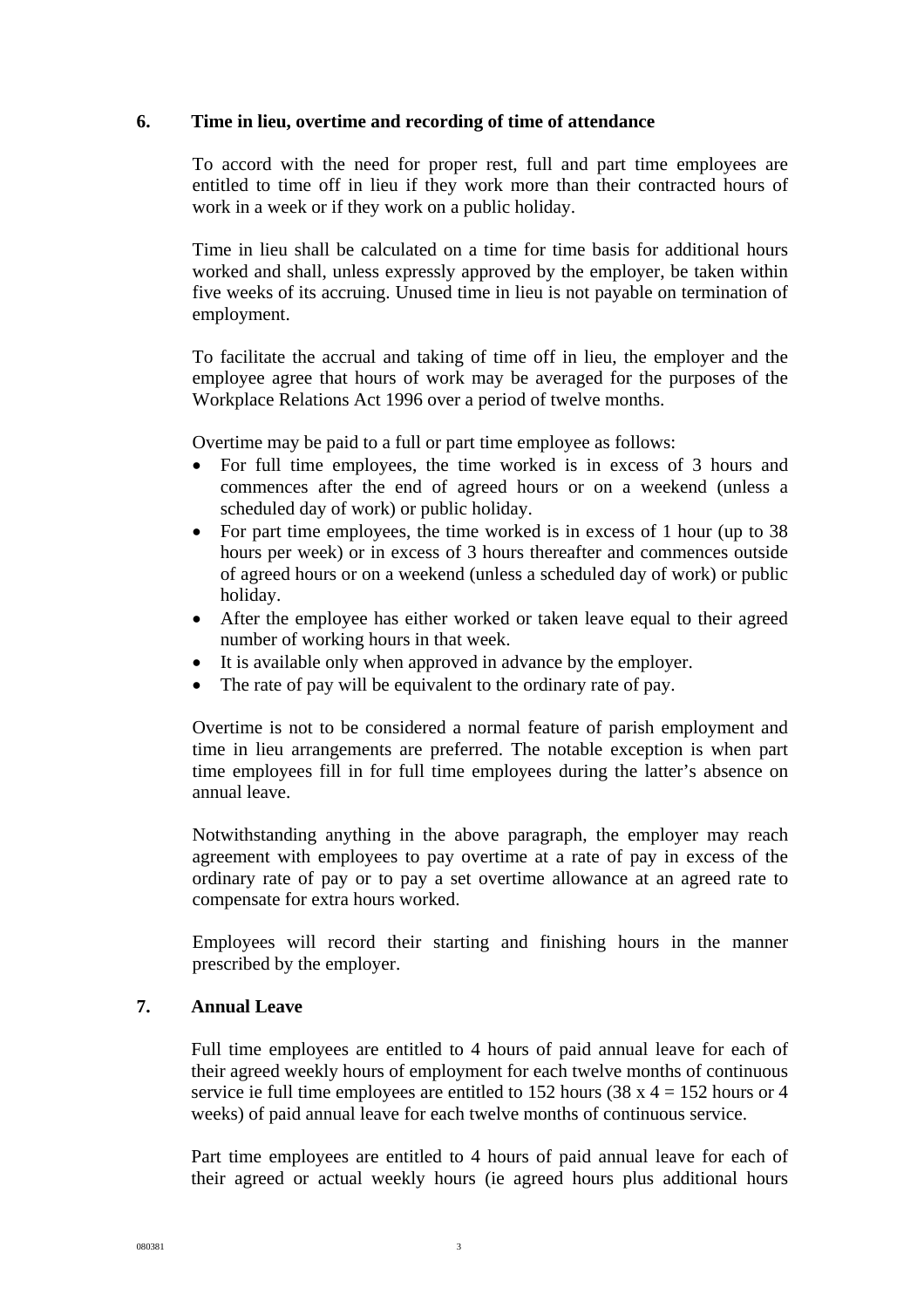capping at 38 hours per week) of employment, whichever is the greater, for each twelve months of continuous service. For example, an employee employed for 19 hours per week is entitled to 76 hours (19 x  $4 = 76$  hours or 4 of their normal working weeks) of paid annual leave for each twelve months of continuous service. If however the employee is asked to work full time while another employee is on four weeks annual leave, the employee will accrue an additional entitlement of 2.92 hours of annual leave (annual leave accrues at  $1/13<sup>th</sup>$  of the additional 38 hours worked).

Annual leave is allocated on a pay cycle basis and can be taken as it accrues. It is cumulative. Given the need for proper rest, full and part time employees must not accrue annual leave in excess of two times their annual entitlement (for full time employees this would be 304 hours) without the express approval of the employer.

If an employee has accrued annual leave in excess of the limits stated above, the employer may direct the employee to take his/her annual leave, provided that at least four weeks notice is given to the employee. On each occasion, the employer may only direct the employee to take up to one quarter of the employee's accrued annual leave.

Casual employees are not entitled to paid annual leave.

Employees shall submit applications for Annual Leave in the manner prescribed by the employer.

#### **8. Personal Leave**

Full time employees are entitled to two hours of paid personal leave for each of their agreed weekly hours of employment for each twelve months of continuous service ie full time employees are entitled to 76 hours of paid personal leave (2  $x 38 = 76$  hours or 2 weeks) for each twelve months of continuous service.

Part time employees are entitled to 2 hours of paid personal leave for each of their agreed or actual weekly hours of employment (ie agreed hours plus additional hours capping at 38 hours per week), whichever is the greater for each twelve months of continuous service. For example, an employee employed for 19 hours per week is entitled to 38 hours (19 x  $2 = 38$  hours or 2 of their normal working weeks) of paid annual leave for each twelve months of continuous service. If however the employee is asked to work full time while another employee is on four weeks annual leave, the employee will accrue an additional entitlement of 1.46 hours of personal leave (personal leave accrues at  $1/26<sup>th</sup>$  of the additional 38 hours worked).

Personal leave is allocated on a pay cycle basis as it accrues. This method has been adopted instead of a grant at each anniversary date as that method is cumbersome to administer for employees whose agreed hours fluctuate over a period of time. To ensure that employees are not disadvantaged by the accrual method, they may access their anticipated personal leave accruals to their next anniversary date, at any time.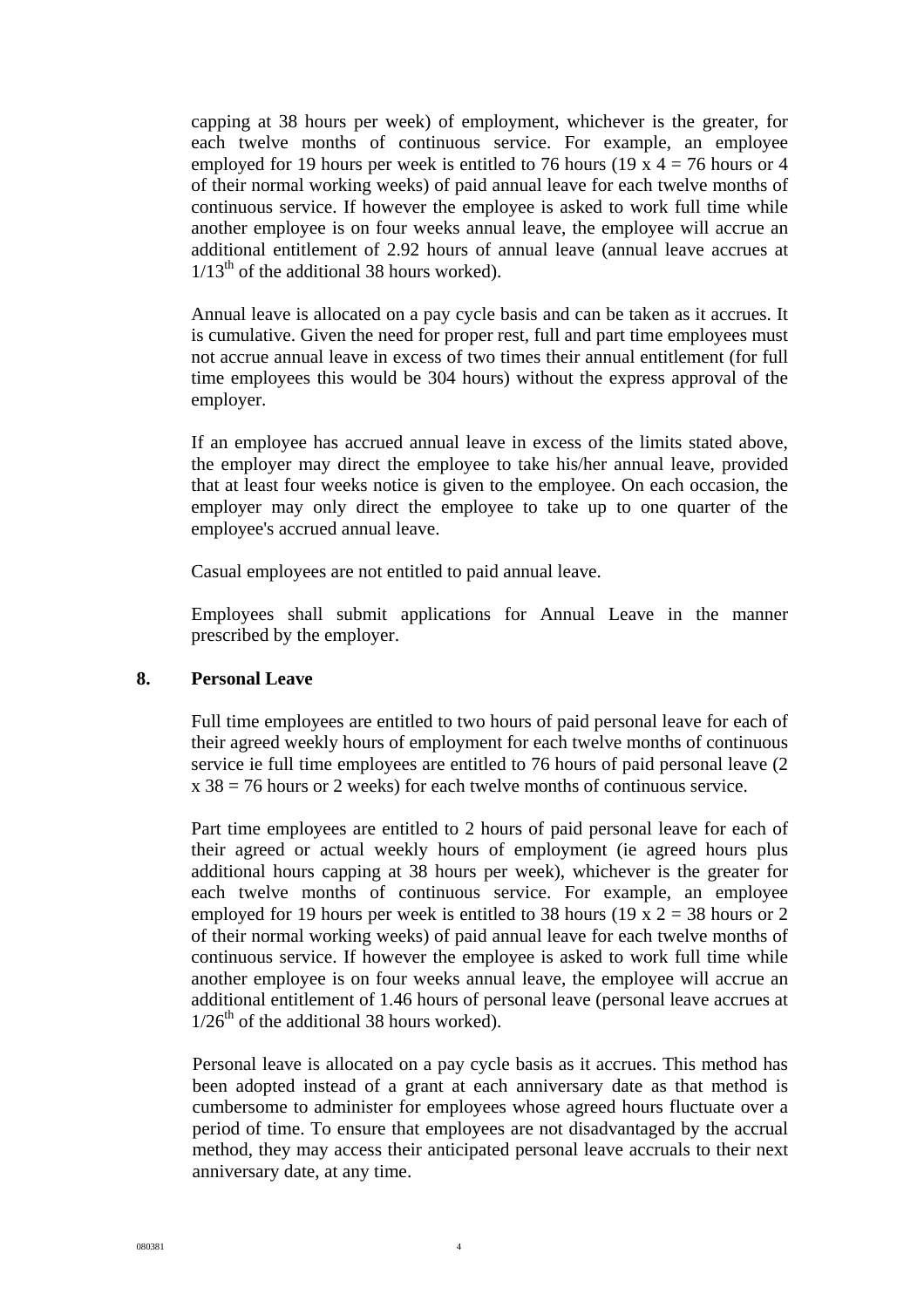Personal leave is cumulative.

The personal leave entitlement is primarily available to cover personal illness or injury.

The personal leave entitlement is also available to cover the care and support of others. Employees are entitled to use up to each year's annual entitlement hours in any one year to provide care or support for family members or members of their immediate household because of a personal illness or injury of that person or an unexpected emergency affecting that person. In addition, the guarantee of unpaid carer's leave available under the Workplace Relations Act 1996 (Cth) applies.

Family members include but are not limited to the spouse of the employee, children, parents, grandparents, grandchildren, brothers and sisters, and parents in law and grandparents in law of the employee.

For full time employees, a medical certificate is required for absences in excess of 22.8 consecutive hours (3 days) and for absences in excess of 38 hours in total in any one year (5 days). If leave is taken for the care of others, the medical certificate must state that the person who is ill requires care. For part time employees, the employer will determine on a case by case basis the duration of absence beyond which the employer will require a medical certificate, provided it is consistent with that applying to full time employees and all employees are treated fairly. If it is not reasonably practicable for the employee to provide a medical certificate, the employee must provide a statutory declaration to the employer.

The limits apply to calendar years not anniversary years.

Casual employees are not entitled to paid personal leave.

Unused personal leave is not payable on termination.

Employees shall submit applications for Personal Leave in the manner prescribed by the employer

## **9. Long Service Leave**

Long service leave accrues at the rate of 1 hour for every sixty hours of continuous service and may be taken after five years and every five years thereafter.

The arrangements relating to the impact of Parental Leave are set out under that heading.

For full and part time employees, payment during the period of leave and payment in lieu on termination of employment shall be made on the following basis: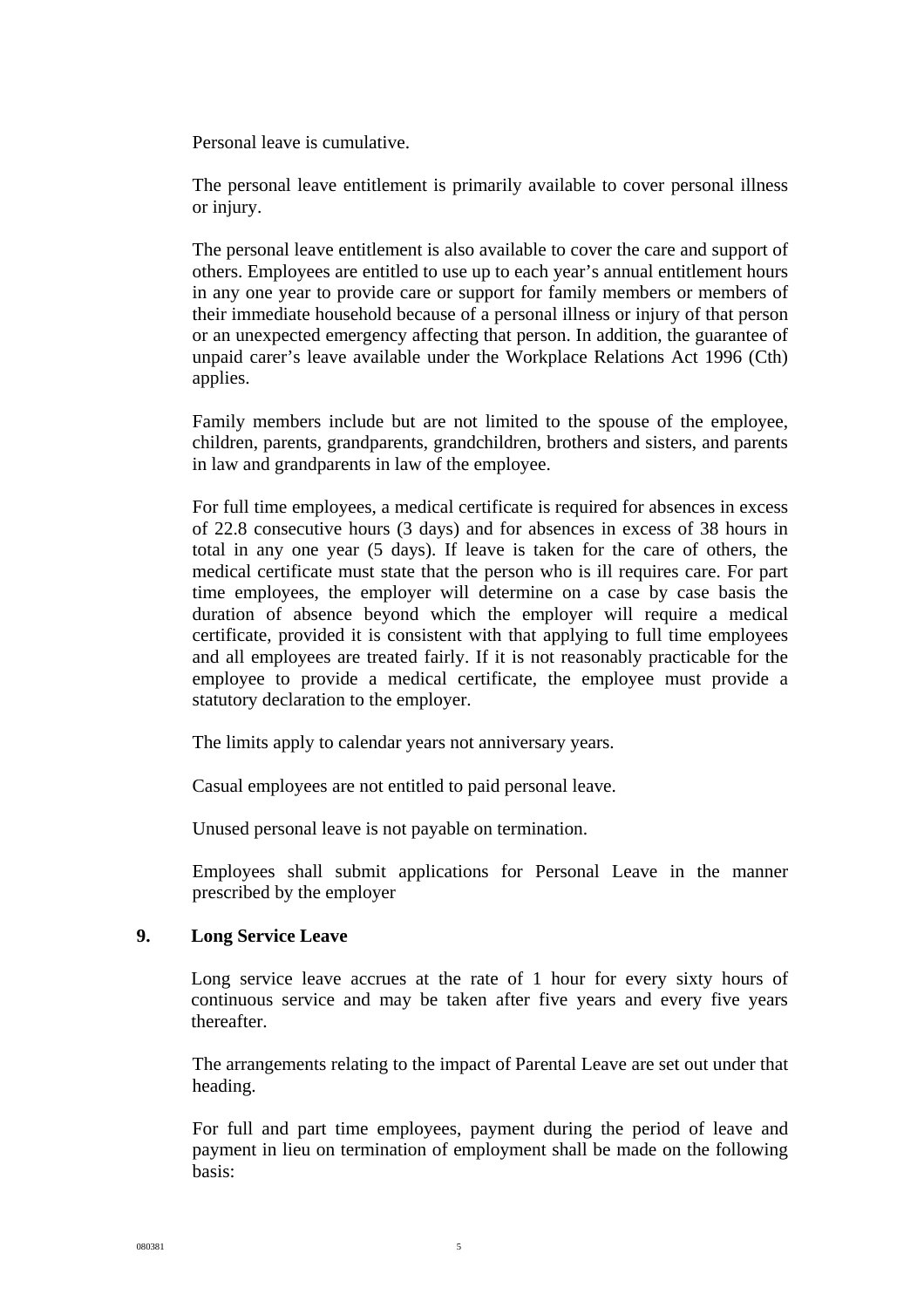- For those whose service has been at the same number of employment hours per week over the entitlement period, the payment is made at the same number of employment hours per week over the leave period.
- For those whose service has been at a variety of employment hours per week over the entitlement period, the payment is made on the average employment hours per week over the leave period or at the number of employment hours per week immediately prior to the taking of the leave, whichever is the greater.
- The rate of pay used is the current hourly rate of pay.

However, if an employee's normal weekly hours changed in the twelve months before taking leave (or before the employment ending), payment will be made on the greater of:

- the average weekly number of hours worked by the employee in the 12 months before taking leave (or before the employment ending); and
- the average weekly number of hours worked by the employee in the five years before taking leave (or before the employment ending).

For casual employees, payment during the period of leave and payment in lieu on termination shall be based on the greater of:

- the average weekly number of hours worked by the employee in the 12 months before taking leave (or before the employment ending); and
- the average weekly number of hours worked by the employee in the five years before taking leave (or before the employment ending).

Employees are requested to give six weeks' notice of their intention to take long service leave. This assists with planning and organisation of work for the period that the employee is on leave.

Given the need for proper rest, employees are encouraged to take long service leave and to keep their balance at or below the allocation they received after ten years of service, unless otherwise agreed with employer.

The rules for the portability of long service leave accruals across parishes and agencies of the Archdiocese of Melbourne are detailed in the Archdiocese's policy on "Portability of Long Service leave" as amended from time to time.

Employees shall submit applications for Long Service Leave in the manner prescribed by the employer.

#### **10. Compassionate Leave**

Full time employees are entitled to 0.6 hours of paid compassionate leave for each of their agreed weekly hours of employment for the purpose of spending time with a family member who has a personal illness or injury that poses a serious threat to their life or after the death of a family member ie full time employees are entitled to 22.8 hours (38 x  $0.6 = 22.8$  hours or 3 days) of paid leave on each occasion. For part time employees, the employer will determine on a case by case basis the duration of absence, provided it is consistent with that applying to full time employees and all employees are treated fairly and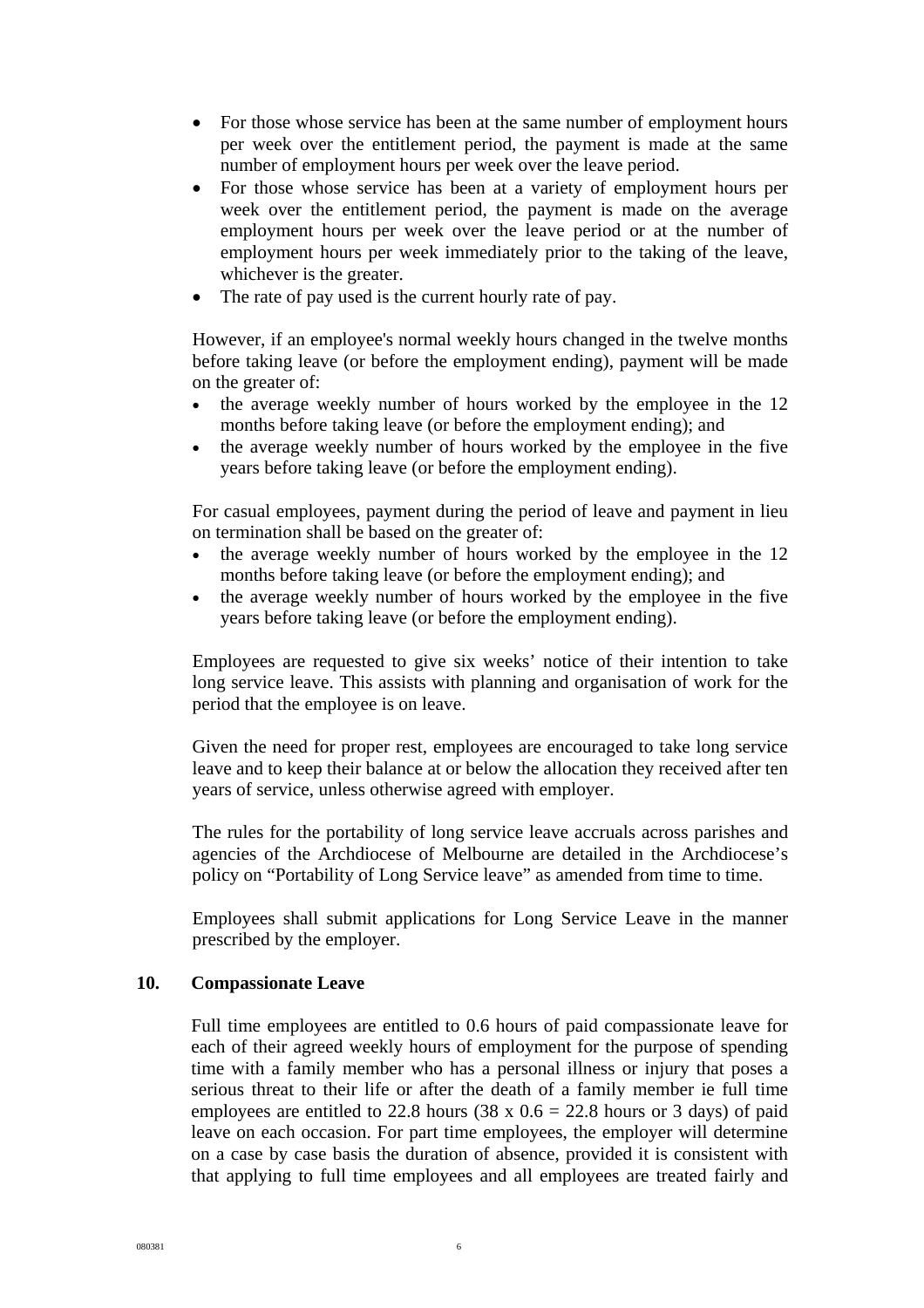that each employee is provided with at least two days of compassionate leave per occasion and that he or she receives payment of at least the amount that he or she would reasonably have expected to be paid had he or she worked that period.

Family members include but are not limited to the spouse of the employee, children, parents, grandparents, grandchildren, brothers and sisters, and parents in law and grandparents in law of the employee.

Casual employees are not entitled to paid Compassionate Leave.

Employees shall submit applications for Compassionate Leave in the manner prescribed by the employer.

#### **11. Parental Leave**

Parental leave (unpaid maternity, paternity and adoption leave) is available to both part time and full time employees who have served a minimum of twelve months continuous service prior to the commencement of the leave. Both natural and adoptive parents are entitled to 52 weeks unpaid leave to provide primary care for the child.

Employers are required to consider any request from a full time employee returning from parental leave for part time employment until the child reaches school age having regard to the employee's circumstances. If the request is based on the employee's parental responsibilities, employers may only refuse the request on reasonable grounds relating to the effect on the workplace or the employer's business. An employer may rely on grounds such as cost, lack of adequate replacement staff, loss of efficiency and the impact on customer service to refuse the request.

Employees will be entitled to return to their position of employment prior to taking such leave or to a comparable position if this is no longer available.

Long Service Leave does not accrue during Parental Leave. However, Parental Leave will not break an employee's continuity of service for the purposes of calculating Long Service Leave. Furthermore, in determining eligibility for Long Service Leave a period of parental leave will be treated as if it were a period of service. For example, an employee who works for four years and then takes Parental Leave for one year, is at the end of the fifth year, eligible for Long Service Leave based on four years of accrued entitlement.

Employees shall submit applications for Parental Leave in the manner prescribed by the employer.

## **12. Additional Leave**

A full or part time employee may, with the agreement of the employer, work between 44 and 52 weeks per year, and is approved on a calendar year basis at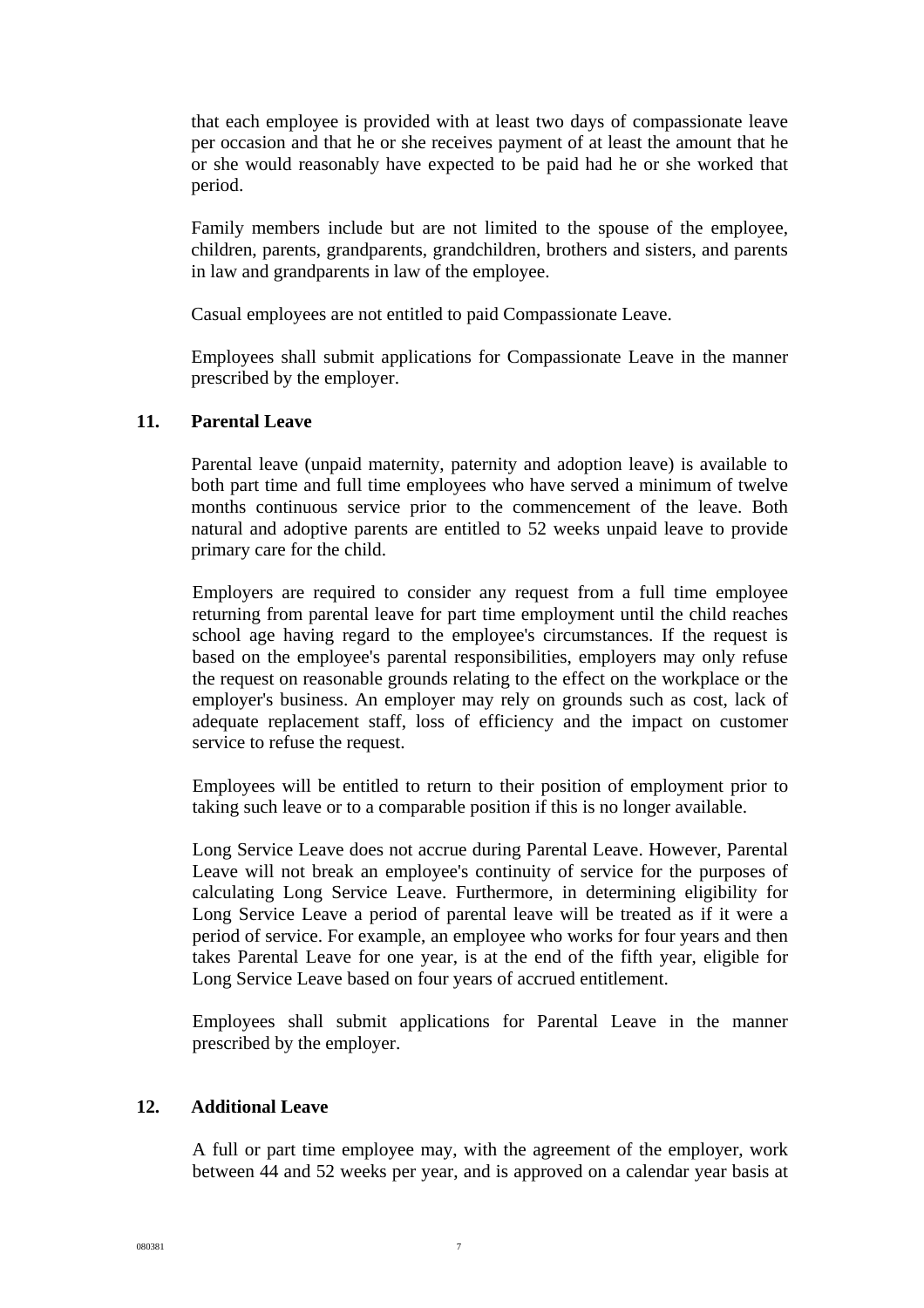the commencement of the year. The employee will receive the following additional leave, which must be taken before the end of the January following the calendar year it, falls due.

| 44/52 weeks model | Additional 8 weeks' leave | (12 weeks in total)   |
|-------------------|---------------------------|-----------------------|
| 45/52 weeks model | Additional 7 weeks' leave | (11 weeks in total)   |
| 46/52 weeks model | Additional 6 weeks' leave | $(10$ weeks in total) |
| 47/52 weeks model | Additional 5 weeks' leave | (9 weeks in total)    |
| 48/52 weeks model | Additional 4 weeks' leave | (8 weeks in total)    |
| 49/52 weeks model | Additional 3 weeks' leave | (7 weeks in total)    |
| 50/52 weeks model | Additional 2 weeks' leave | (6 weeks in total)    |
| 51/52 weeks model | Additional 1 weeks' leave | (5 weeks in total)    |

The employee will receive a salary equal to the period worked which will be spread over the calendar year.

"Weeks' leave" means one quarter of an employee's annual leave entitlement.

Accrual of leave entitlements remains unchanged from that applying to employees working a 52 week year.

This provision may be made a precondition for employment in new or vacant positions and not subject to change without agreement of both the employer and the employee.

Employees shall submit applications for Additional Leave in the manner prescribed by the employer.

## **13. Jury Service**

Full and part time employees required to attend for jury service shall be reimbursed by the employer an amount equal to the difference between the amount paid in respect of their attendance for such jury service, and the amount of salary normally received. An employee shall notify their employer as soon as possible of the date required to attend jury service.

Employees shall submit applications for Jury Service Leave in the manner prescribed by the employer.

#### **14. Accident Make Up Pay**

An employee whose absence entitles them to payments under the Accident Compensation Act shall be entitled to accident make up pay for a period not exceeding 26 weeks.

# **15. Leave Without Pay**

An employee may apply for leave without pay which may be granted at the employer's discretion.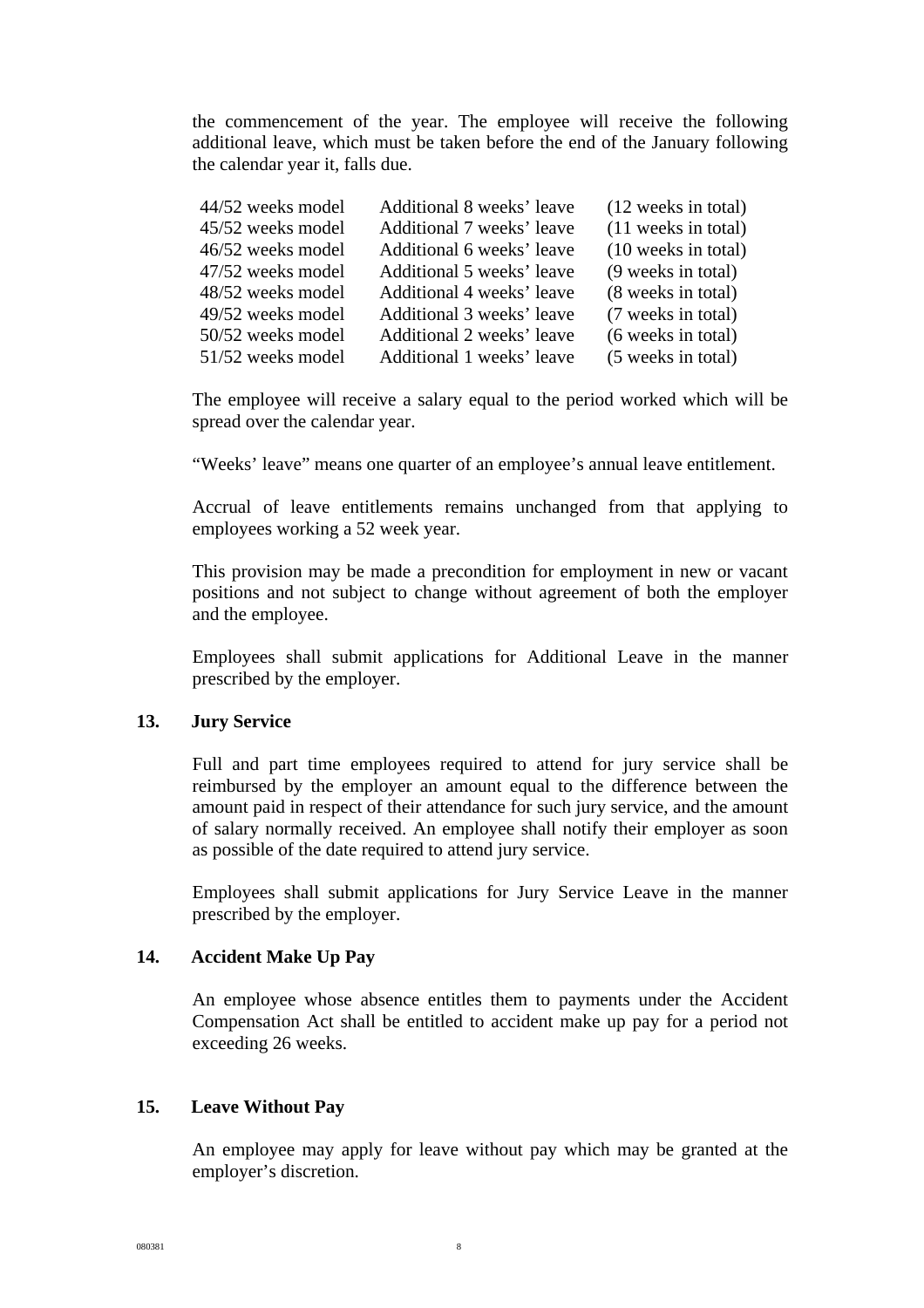Unpaid leave of any nature for a period greater than three months is not counted as continuous service for the purpose of leave entitlements. While employees on unpaid leave for a period greater than three months do not accrue annual, personal and long service leave, their entitlements are not decreased and are reactivated upon their return to work.

An employee who is granted extended leave without pay, ie leave in excess of nine months' duration shall inform their employer at least two months from the conclusion of the leave if they do not plan to return to work.

Employees shall submit applications for Leave Without Pay in the manner prescribed by the employer.

## **16. Reimbursement of expenses**

Employees are entitled to reimbursement of reasonable expenses that they incur in the course of their employment.

The rates payable in respect of private motor vehicle usage shall be the rates determined by the Australian Taxation Office from time to time. The Human Resources Manager of the Catholic Archdiocese of Melbourne shall monitor variations of the rates and inform employers of variations as soon as practical. Travel expenses do not include normal travel to and from work and that distance is to be discounted from any claims for reimbursement, except where the travel occurs on a non working day.

Employees are to submit claims for reimbursement with supporting evidence of the expenses as required by the appropriate Tax Ruling. The Human Resources Manager of the Catholic Archdiocese of Melbourne shall monitor the Tax rulings and inform employers of changes as soon as practical.

#### **17. Performance Review**

Performance discussions between the employer and employee are encouraged on a regular basis. The employer will provide each employee with a formal review each year to coincide with the annual salary review.

#### **18. National Police Record Checks and Working with Children Checks**

In accordance with the Archdiocese's policy on "National Police Record Checks", completion of a National Police Record Check is compulsory for every appointment (initial employment, promotion or extension of employment) of an employee working in a parish setting who occupies a position of leadership or handles assets.

Before commencement of employment, such employees must complete a statutory declaration that he/she does not have any convictions, findings of guilt and/or pending charges (except for minor traffic offences) in Victoria, any other state or territory of Australia or under Commonwealth law or any other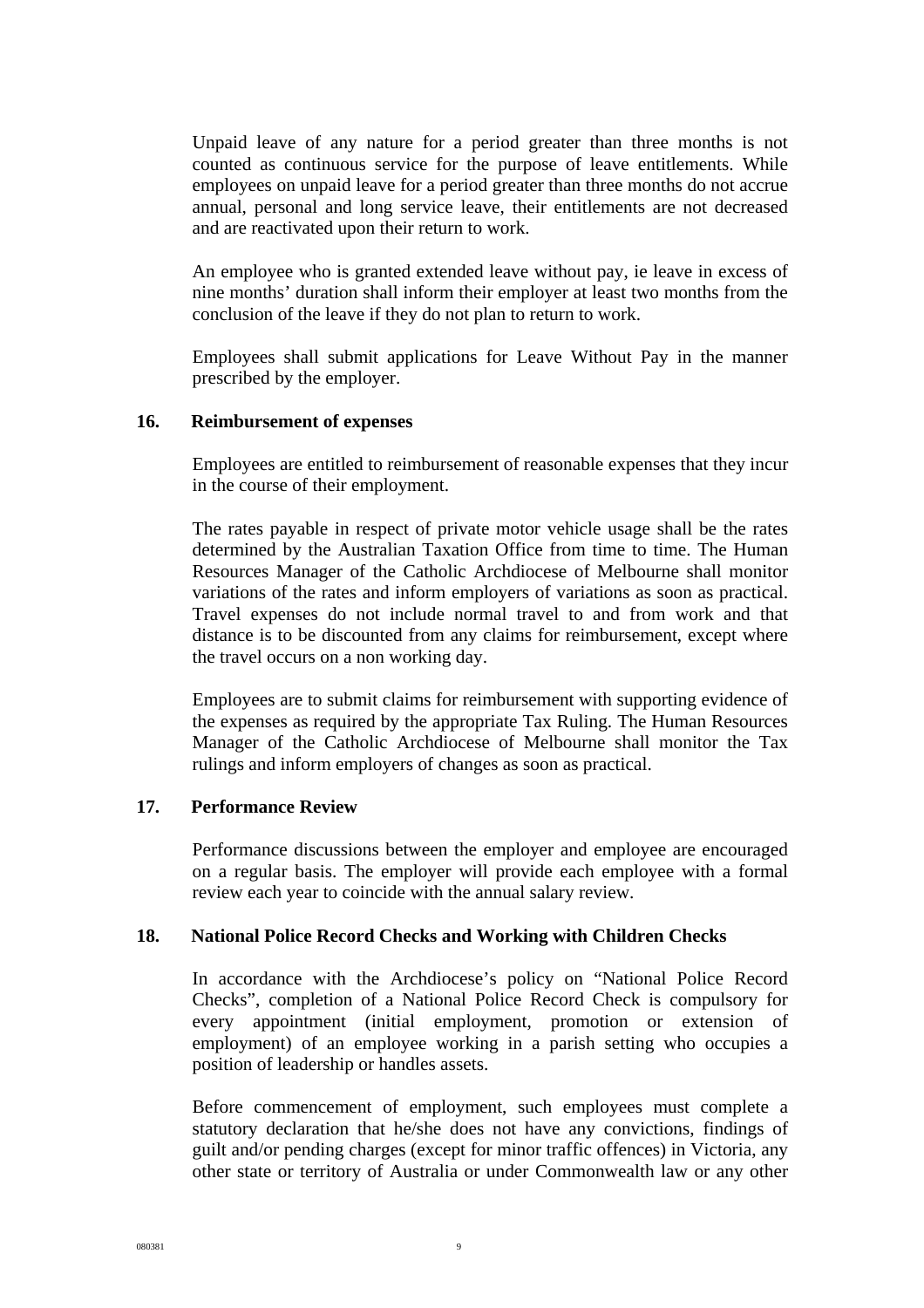jurisdiction and acknowledge that the employer relies on this declaration in offering the employee employment, pending a National Police Record Check.

The employee's employment is conditional upon the employee holding a current assessment notice pursuant to the Working with Children Act 2005 (Vic) if the employee's duties require them to engage or are likely to be engaged in child-related work or is otherwise required pursuant to the Archdiocese's Working with Children Protocol.

## **19. Confidentiality**

The employee must not divulge to any person or body any financial business or confidential information concerning the employer or any individual within or related to the employer except in the proper course of their duties.

The employee has a duty of confidentiality to the organisation not to misuse or disclose confidential information acquired during the course of employment. This duty continues after the employee has ceased employment with the employer.

# **20. Intellectual Property**

Any of the following created during and in the course of an employee's engagement with the employer, during their ordinary working hours, is the property of the employer:

- all inventions, discoveries and novel designs ("Inventions"),
- the entire copyright throughout the world in all literary works and other copyright works ("Works"), and
- any business name, brand name or trade mark ("Marks").

The employer may reproduce, publish, use or adapt the above or alter, change or use them:

- with or without attribution of authorship,
- with or without any other materials comprising copyright,
- with or without any other text, data, sounds or images,
- with no title, the same title or any other title,
- in any medium or context, and
- in any way that the employer sees fit.

The employee must disclose to the employer any Inventions, Works and Marks created during his or her engagement with the employer. The employee must not, except at the written direction of the employer, apply for registration of or in any way do anything to infringe upon, any Invention, Work or Mark of the employer.

During and after the employee's engagement with the employer, the employee must do all such acts and things and sign all such documents as the employer may reasonably request to secure to it ownership or registration rights in the Inventions, Works and Marks.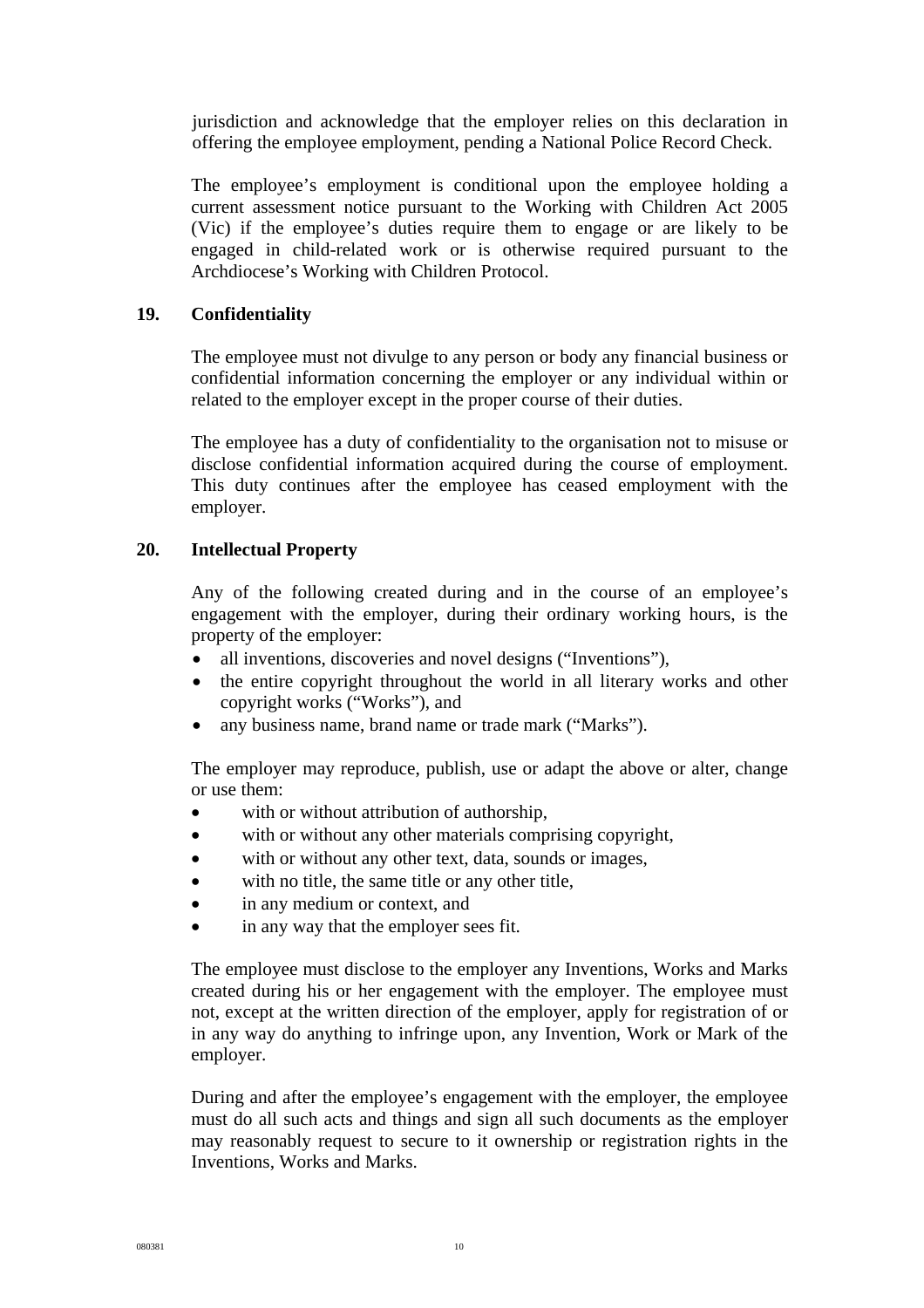Moral Rights means, in relation to any copyright Works that the employee may author in the course of the employee's employment by the employer, the right of attribution, the right to prevent false attribution, and the right of integrity.

A condition of employment is that the employee voluntarily and unconditionally consents to all or any acts or omissions by the employer, or persons authorised by the employer, in relation to any and all Works made or to be made by the employee (whether before or after this consent is given) in the course of the employee's employment with the employer which would otherwise infringe the employee's Moral Rights in relation to any copyright Works.

## **21. Disclosure**

Employees are required to disclose to their employer of any situation that may give rise to either a real or perceived conflict of interest, or any matter that may put themselves or others at risk of injury or disease.

## **22. Termination of Employment**

Either the employer or the employee may terminate his or her employment by providing four weeks' notice of termination or resignation in writing. The employer shall provide an employee over the age of 45 years with two years of continuous service an additional week's notice. The employer may make payment in lieu of notice.

Notwithstanding the previous paragraph, the employment of an employee who is serving a probationary period of employment may be terminated by the provision of two weeks' notice or payment in lieu of notice.

Legislation requires that the employer have a valid reason for the termination of employment and ensure procedural fairness to the employee.

The employer may terminate an employee's employment if the employee displays conduct in either his/her private or public life that is contrary to the teachings of the Roman Catholic Church. In such an event, the employee will be provided with notice, or payment in lieu of notice as detailed above.

Any major inaccuracy or other serious deficiency in an applicant's statement (oral or written) about their qualifications, experience or other matters of consequence raised at the selection renders that applicant ineligible for a position on the staff of an organisation under the jurisdiction of the Archdiocese of Melbourne, or if already employed, renders the employee liable to dismissal, for serious misrepresentations. In such an event, the employee will be provided with notice, or payment in lieu of notice as detailed above.

The employer may terminate an employee's employment for serious misconduct of the employee. In such an event, the employer need not provide the employee with notice of termination or payment in lieu of notice.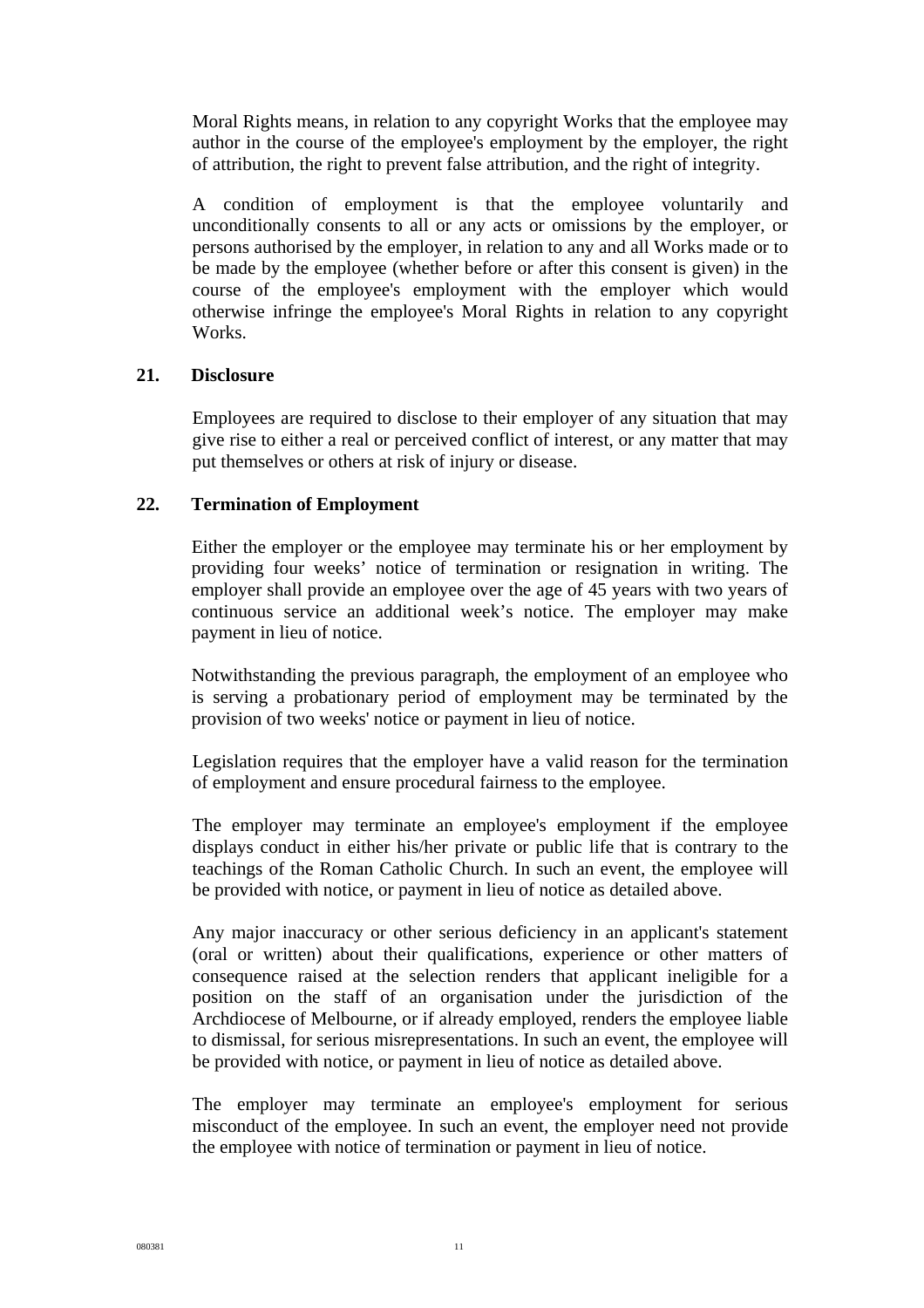# **23. Termination - Redundancy**

Where an employer has made a definite decision that the job the employee has been doing should no longer be done, and this is not due to the ordinary and customary turnover of labour, and that decision may lead to termination of employment, the employer shall hold discussion with the employee directly affected to cover the reasons for the proposed termination and to mitigate as far as practicable any adverse effects of the termination on the employee. The employer must also provide, in writing, reasons for the employee's redundancy.

In addition to the period of notice prescribed for ordinary termination an employee who is made redundant shall be entitled to the following manner of severance pay in respect of a period of continuous service

| <b>Period of continuous service</b> | <b>Severance Pay</b> |
|-------------------------------------|----------------------|
| Less than 1 year                    | Nil                  |
| 1 year but less than 2 years        | 4 weeks' pay         |
| 2 years but less than 3 years       | 6 weeks' pay         |
| 3 years but less than 4 years       | 7 weeks' pay         |
| 4 years but less than 5 years       | 8 weeks' pay         |
| 5 years but less than 6 years       | 10 weeks' pay        |
| 6 years but less than 7 years       | 11 weeks' pay        |
| 7 years but less than 8 years       | 13 weeks' pay        |
| 8 years but less than 9 years       | 14 weeks' pay        |
| 9 years but less than 10 years      | 16 weeks' pay        |
| 10 years and over                   | 12 weeks' pay        |

"Weeks' pay" means  $5/260^{ths}$  of an employee's annual salary. The total amount payable shall not exceed that which would be payable if the employee had worked out the balance of their employment.

During the period of notice of termination given by the employer, a full time employee shall be allowed up to 7.6 hours off without loss of pay during each week of notice for the purpose of seeking other employment. For part time employees a proportional amount of time off will be provided.

These provisions shall not apply in any of the following cases:

- Where continuous employment has been for a period of less than one year.
- Where employment is terminated as a consequence of conduct that justifies dismissal.
- Upon the expiry of the contract of employment for which a full time or part time employee was engaged.
- Upon the expiry of a specific period of time or completion of a specific task or tasks for which a casual employee was engaged.

## **24. Abandonment of Employment**

Employees who are absent from the workplace for three consecutive scheduled working days, without notifying their reasons for absence will be contacted by the employer. The employer must first send a letter to the employee advising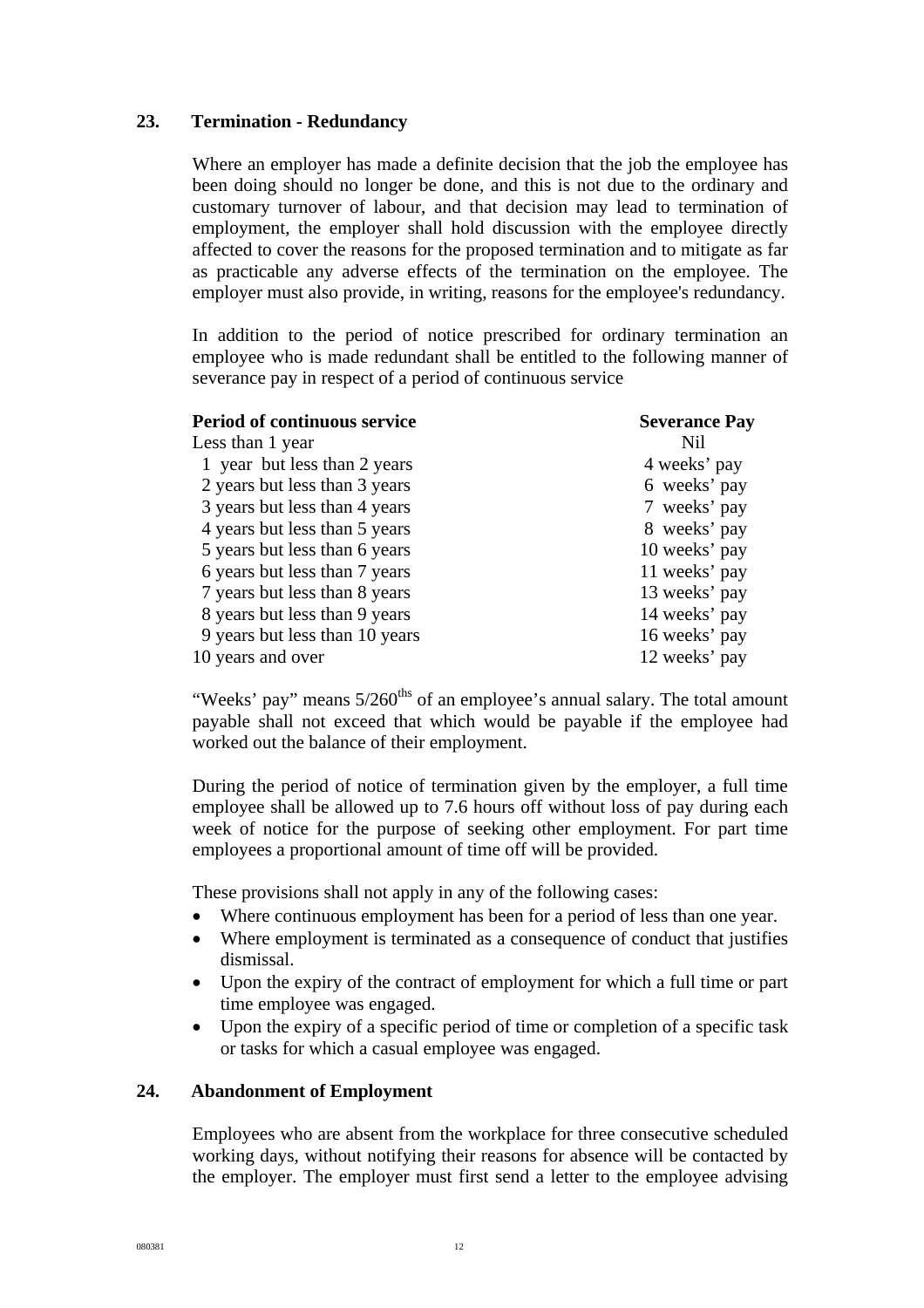that his/her absence is unauthorised, that his/her failure to return within a specified period may automatically terminate his/her employment and that the termination of employment will have been at his/her initiative.

Employees have an obligation to ensure that the employer has an up to date records of his or her address and contact numbers.

## **25. Grievance / Dispute Resolution**

Any disputes or grievances arising out of the employment relationship should be resolved between the employer and the employee. In the event that the employer and the employee are unable to resolve the dispute at local level, the dispute or grievance will be referred to the Human Resources Manager of the Catholic Archdiocese of Melbourne for advice on resolution. If the dispute or grievance cannot be resolved in this way, it will be referred to a local Ordinary or his representative in the Archdiocese.

## **26. Implementation**

The Human Resources Manager of the Catholic Archdiocese of Melbourne shall review "Catholic Archdiocese of Melbourne Conditions of Employment for parish employees 2007" before 31 December 2009 in accordance with any processes determined by the Archbishop from time to time.

Where the rates of pay or conditions prescribed pursuant to the Workplace Relations Act (Cth), or any Award or other industrial instrument the employers may be party to, or other Commonwealth and Victorian legislation provide more generous outcomes than that identified in these "Catholic Archdiocese of Melbourne Conditions of Employment for parish employees 2007" or the employee's Employment Agreement or letter of offer, the provision of the legislation or industrial instrument shall apply.

Any part of an employee's remuneration which is in excess of an amount owing under any law or award may be applied to satisfy any other entitlement under that law or award within the relevant year.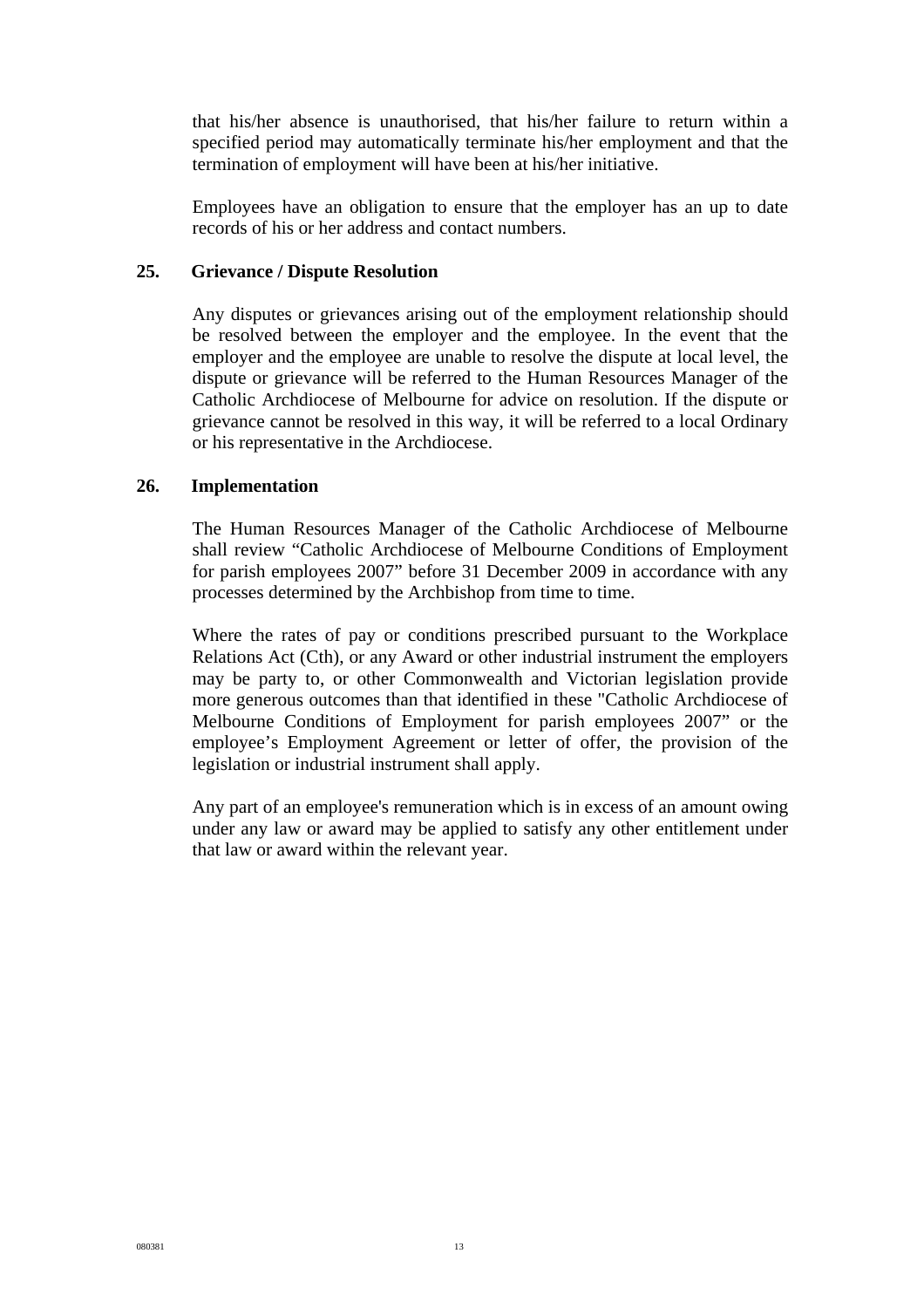#### **PARISH EMPLOYEE EMPLOYMENT AGREEMENT 2007**

| <b>Employer</b>     | «Name_1», Parish Priest, «Name_2»<br>Parish |  |  |
|---------------------|---------------------------------------------|--|--|
| <b>Employee</b>     | «Name $3\%$                                 |  |  |
| <b>Position</b>     | «Position»                                  |  |  |
| Date of Appointment | «Comm_date»                                 |  |  |

## **APPOINTMENT**

This contract constitutes a Contract of Employment and governs the employment of «Name\_3».

The nature of the Employee's employment is ongoing. OR

The employment is for the period commencing on **[insert date]** and, unless terminated sooner in accordance with the provisions of the attached "Catholic Archdiocese of Melbourne Conditions of Employment for parish employees 2007", concluding on **[insert date]**.

At any time during the currency of this period, the employer may offer to extend the period of employment beyond the expiry date above. Any agreement to extend the period of employment will only be binding if confirmed in writing.

The employment may be terminated by either party at any time with four weeks' written notice. If you are more than 45 years of age and have more than two years' continuous service, you will be provided with five weeks' notice. The employer may require you to work out the whole or part of the period of notice. Alternatively, the employer may, in the employer's absolute discretion, provide payment in lieu of any period of notice that is not worked out by you.

The employer retains the right to terminate the employment without notice or payment in lieu of notice in circumstances warranting summary dismissal, as set out in the "Catholic Archdiocese of Melbourne Conditions of Employment for Parish employees 2007".

The employee agrees that the person who is the Parish Priest at «Name\_2» Parish may vary from time to time, and the employee agrees that, by notice to the employee in writing by the Parish Priest, all rights and obligations of the Parish Priest under this Agreement may be assigned by the Parish Priest to his successor as Parish Priest of the «Name\_2» Parish and that the employee agrees to accept such assignment and to serve the successor of the Parish Priest in accordance with the terms of this Agreement.

## **HOURS OF WORK**

Hours worked will be «Hours\_of\_work» hours per week on the following days and times «Days of week and hours during those days». You will be expected to adjust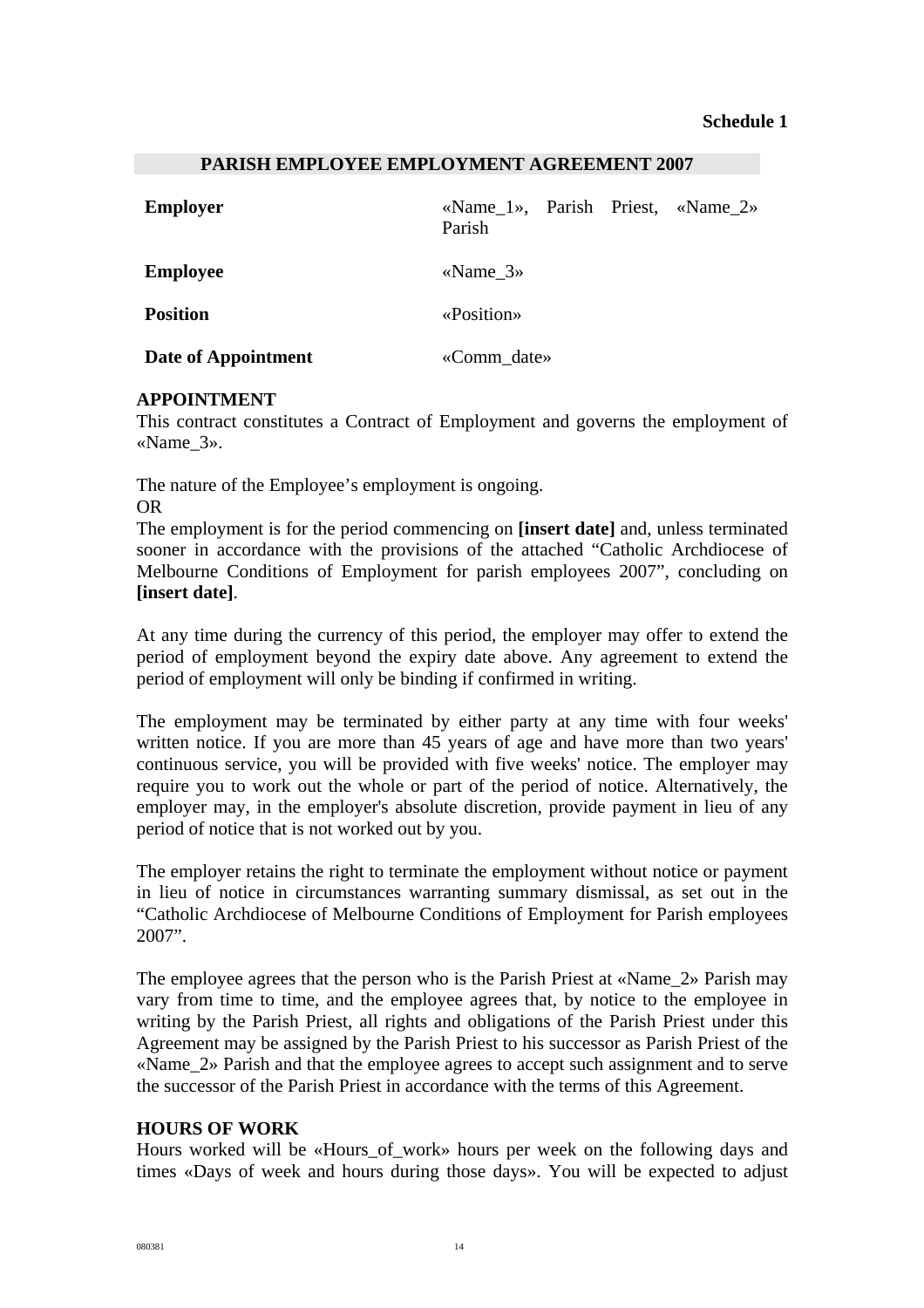their hours to meet the specific needs of the workplace and work outside of these hours from time to time.

# **SALARY**

The gross annual salary will be «Salary».

# **OTHER CONDITIONS**

Conditions of employment are as set out in the "Catholic Archdiocese of Melbourne Conditions of Employment for parish employees 2007", a copy of which is attached. The following exceptions/additions will apply:

«Special\_conditions»

|--|--|--|

**Signed by Employer…………………………………………… Date / /200**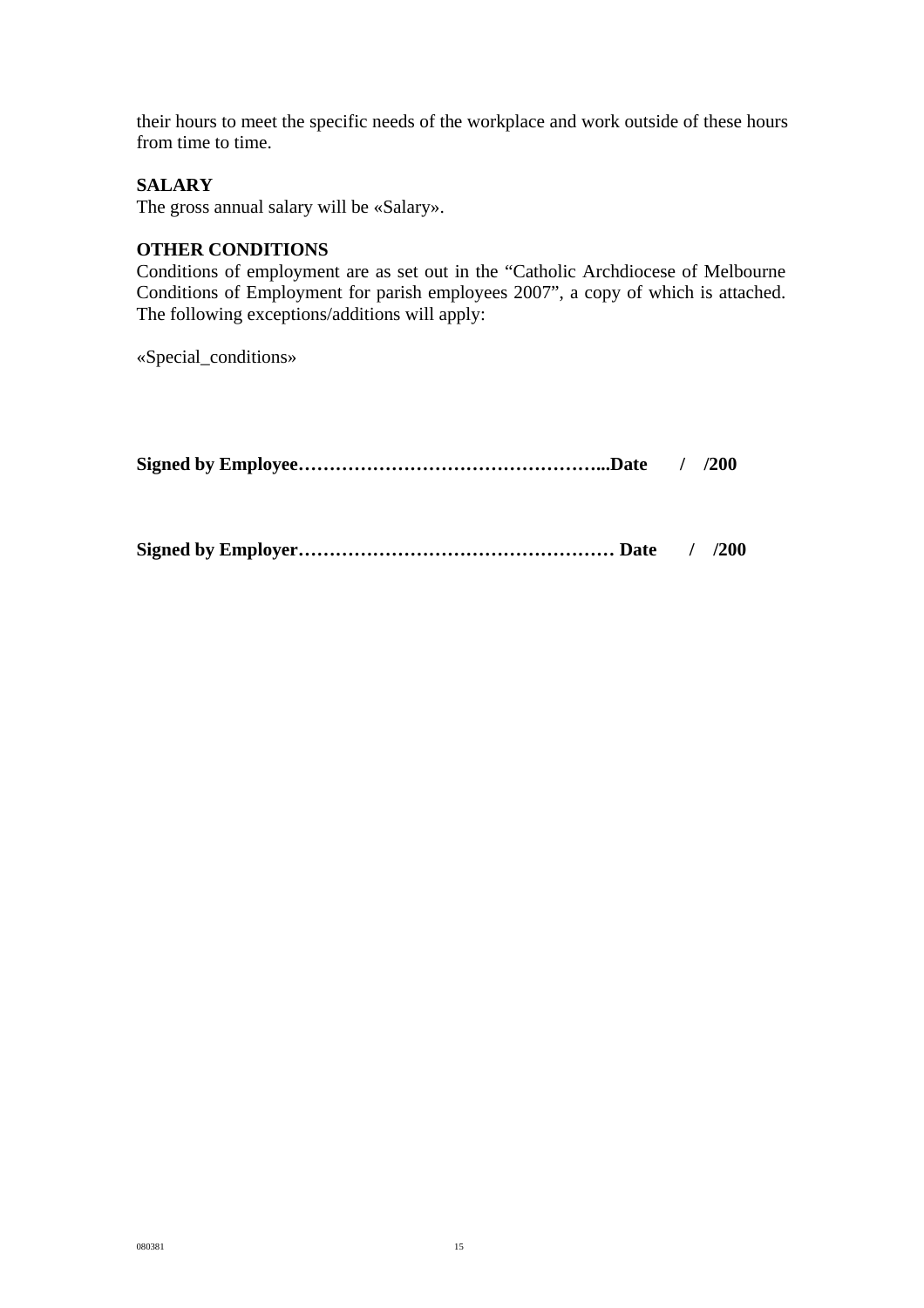# **Schedule 2 Sample letter of offer to part and full time employees**

«Name\_3» «Address\_1» «Address\_2»

Dear «Greeting»

I am pleased to offer you the position of «Position» at «Name\_2» Parish.

The offer is made on the terms and conditions outlined in the attached *Employment Agreement*. You should read it, sign both copies and return them to me with the enclosed forms as soon as possible. In turn, I will return a completed copy of the *Employment Agreement* to you by return mail. If you have any questions, please feel free to contact me to discuss.

<sup>[1](#page-16-0)</sup> The practice in the Archdiocese of Melbourne is to require you to have completed a National Police Record Check before commencing work.

\*This has not been possible in your case. Consequently, our offer of employment is conditional upon your declaring that you have not been charged with nor found guilty of any offence, which would be incompatible with your position of trust and responsibility and acknowledging that the employer relies on this declaration in offering employment. You will need to complete the attached statutory declaration and apply on line at [www.police.vic.gov.au](http://www.police.vic.gov.au/) for a National Police Records Check before you commence employment. The National Police Record Check Policy, which is attached, provides further instructions.

\*\*As one was completed for you within the past three years, you need only to complete the attached statutory declaration before you commence employment.

If for any reason you are unable to complete the statutory declaration as requested, you should contact me immediately.

 $2$ As your duties include or may to include 'child-related work' as defined in the Working with Children Act 2005, you must show me your assessment notice or if you do not have one, evidence that you have applied for a notice before you commence work.

I take this opportunity to congratulate you on this appointment and hope that you find the role both challenging and enjoyable.

Yours sincerely

Parish Priest «Letter\_date»

<span id="page-16-0"></span> $\frac{1}{1}$  $^1$  Where required<br> $^2$  Where required

<span id="page-16-1"></span><sup>&</sup>lt;sup>2</sup> Where required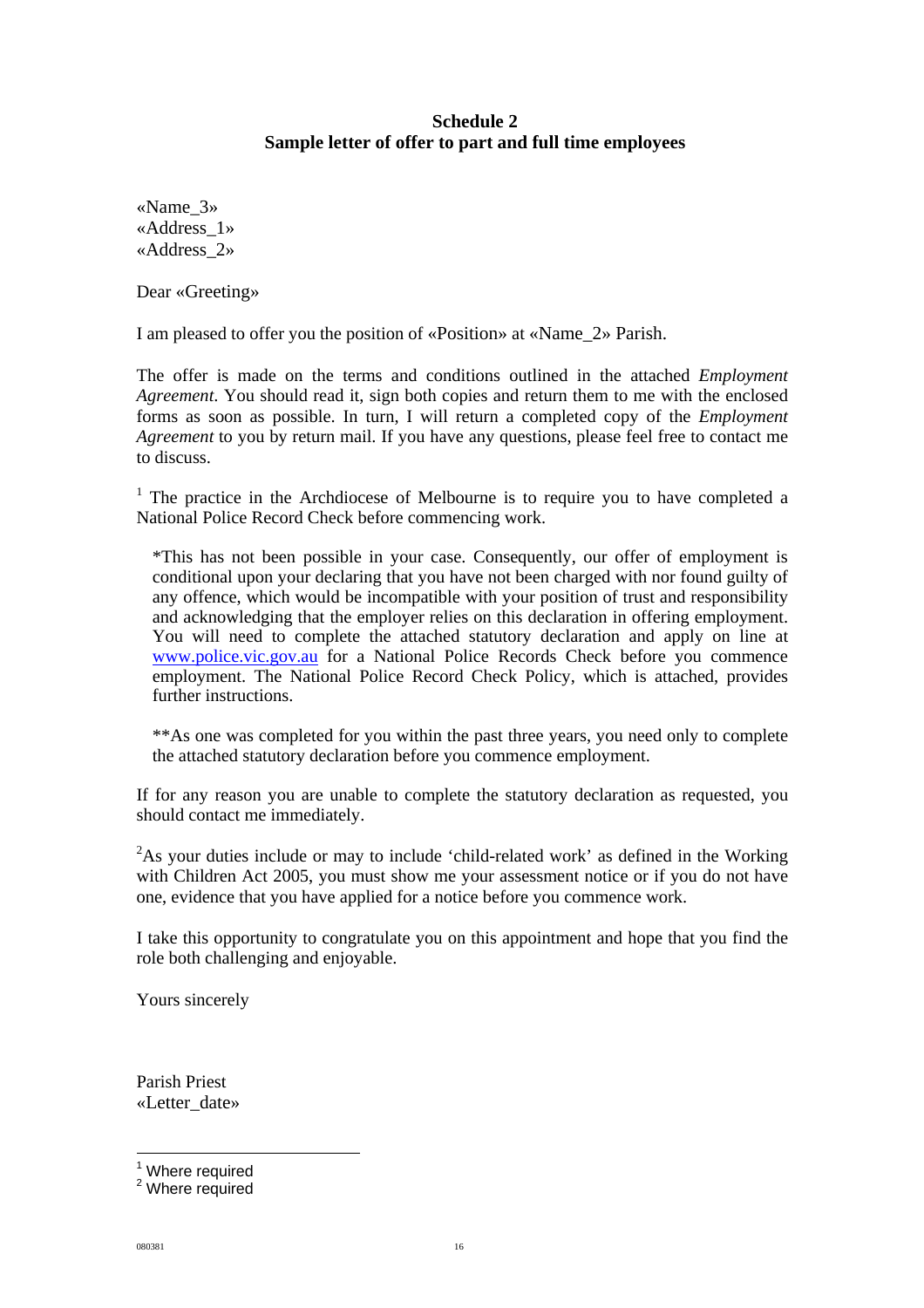## **Enclosed**

- 1. Employment Agreement (2)
- 2. Employment Form
- 3. Tax File Declaration
- 4. Superannuation guide, application and choice forms
- 5. National Record Check Policy (where applicable)
- 6. Statutory Declaration
- 7. Previous injury declaration

\* Use where the person cannot produce a National Police Record Check under 3 years old.

\*\* Use where the person produces a National Police Record Check that is less than 3 years old.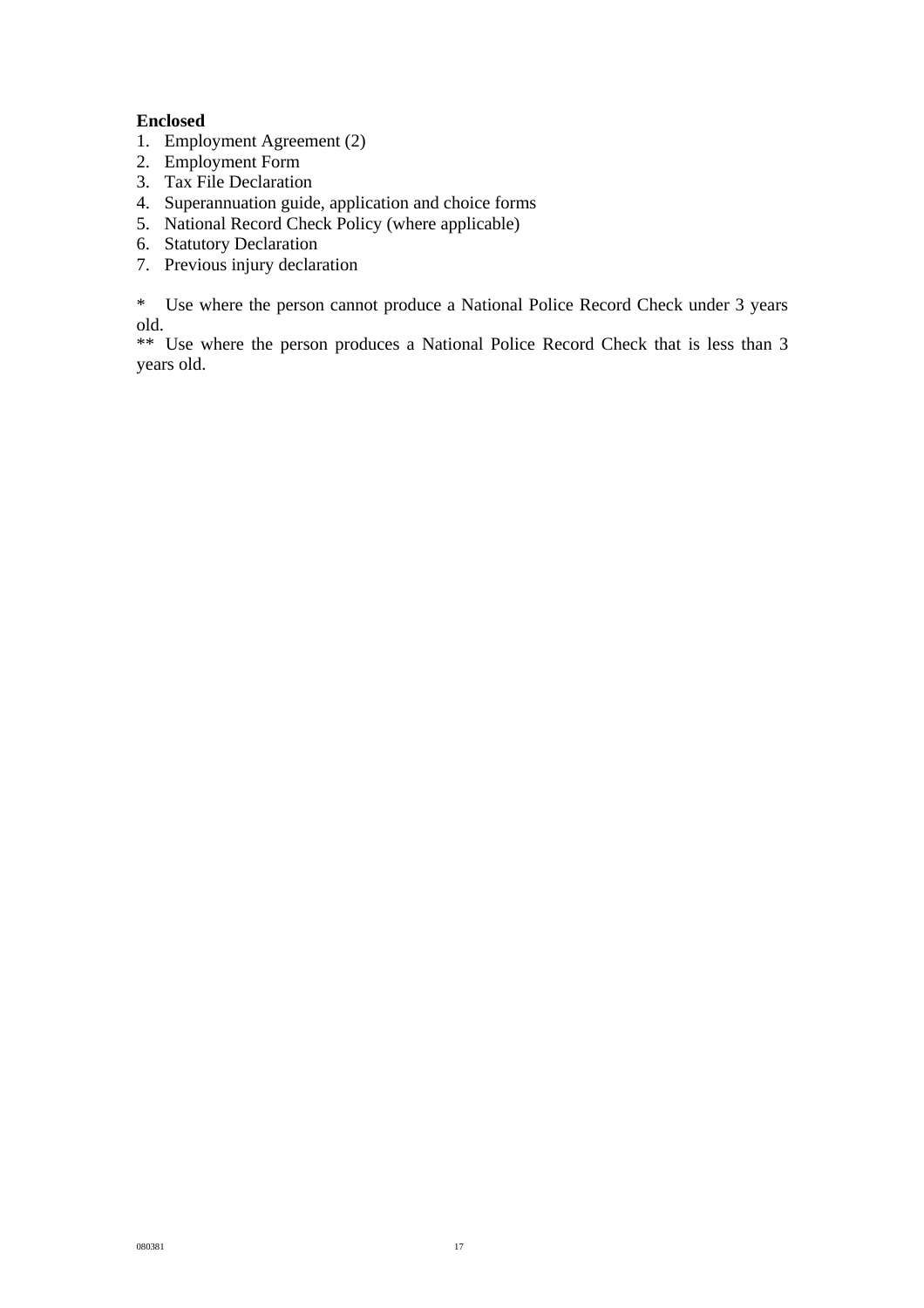## **Sample letter of offer to casual employees**

«Name\_1» «Name 2» «Name\_3» «Address\_1» «Address\_2»

Dear «Name 2»

I am pleased to offer you casual employment «Position».

The position attracts an hourly rate of «rate\_of\_pay») and has no entitlement to paid Annual Leave or Personal/Carer's Leave. Other Conditions of Employment are as set out in the attached 'Conditions of Employment for parish employees 2007'. You will need to complete the attached forms before payments can be made.

 $3$ The practice in the Archdiocese of Melbourne is to require you to have completed a National Police Record Check before commencing work.

\*This has not been possible in your case. Consequently, our offer of employment is conditional upon your declaring that you have not been charged with nor found guilty of any offence, which would be incompatible with your position of trust and responsibility and acknowledging that the employer relies on this declaration in offering employment. You will need to complete the attached statutory declaration and apply on line at [www.police.vic.gov.au](http://www.police.vic.gov.au/) for a National Police Records Check before you commence employment. The National Police Record Check Policy, which is attached, provides further instructions.

\*\*As one was completed for you within the past three years, you need only to complete the attached statutory declaration before you commence employment.

If for any reason you are unable to complete the statutory declaration as requested, you should contact me immediately.

<sup>[4](#page-18-1)</sup>As your duties include or may to include 'child-related work' as defined in the Working with Children Act 2005, you must show me your assessment notice or if you do not have one, evidence that you have applied for a notice before you commence work.

I take this opportunity to congratulate you on this appointment and hope that you find the role both challenging and enjoyable.

Yours sincerely

<span id="page-18-0"></span><sup>-&</sup>lt;br>3  $^3$  Where required<br> $^4$  Where required

<span id="page-18-1"></span><sup>&</sup>lt;sup>4</sup> Where required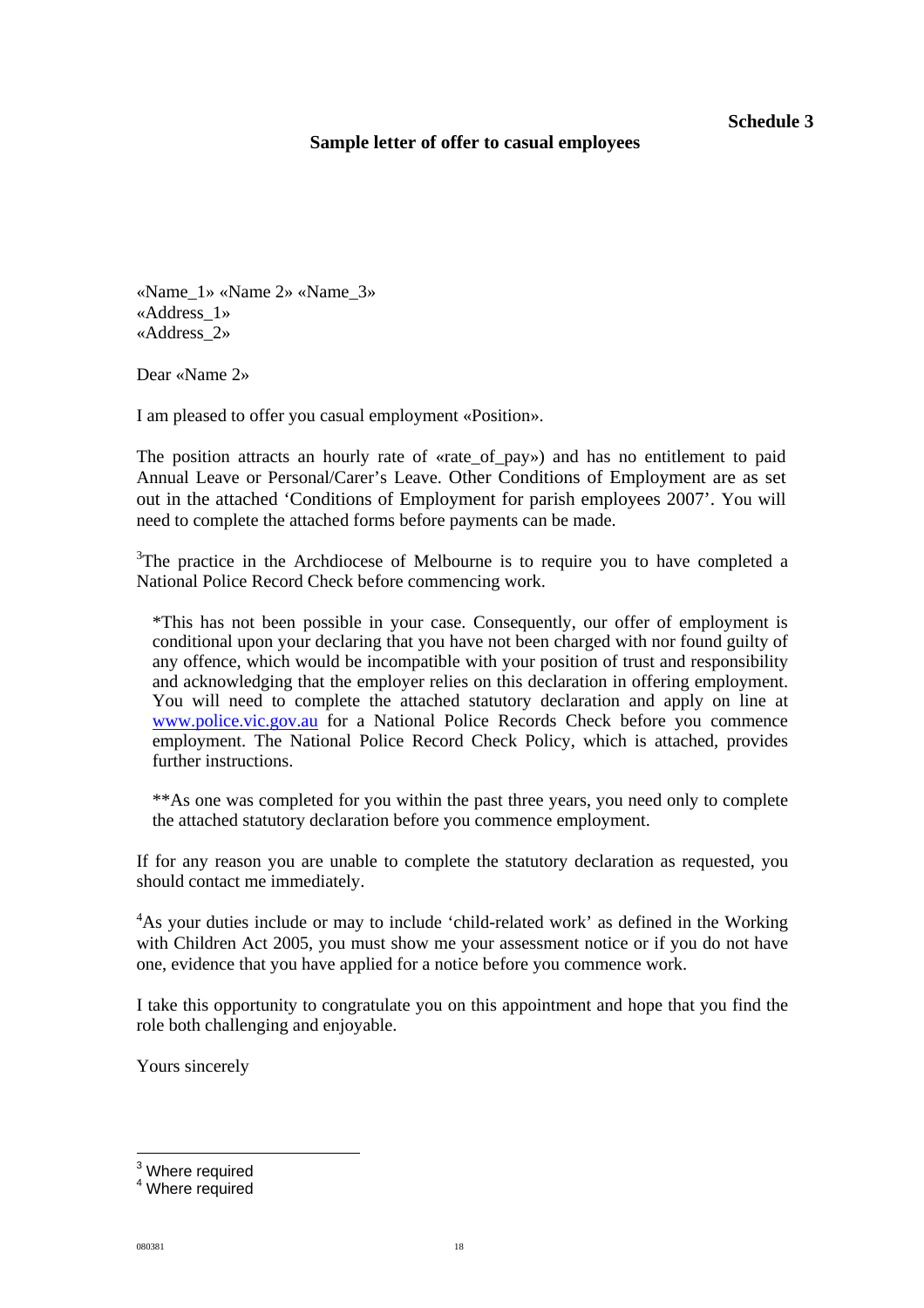## Parish Priest «Letter\_date»

Enclosed

- 
- 
- 2. Statutory Declaration 6. Tax File Number Declaration<br>
3. National Police Record Check Policy 7. Superannuation guide, applica
- 
- 1. Acceptance letter 5. Previous injury declaration<br>
2. Statutory Declaration<br>
5. Previous injury declaration<br>
5. Tax File Number Declaration
	-
	- 7. Superannuation guide, application and choice forms
- 4. Employment Form 8. Copy of Conditions of Employment for parish employees 2007